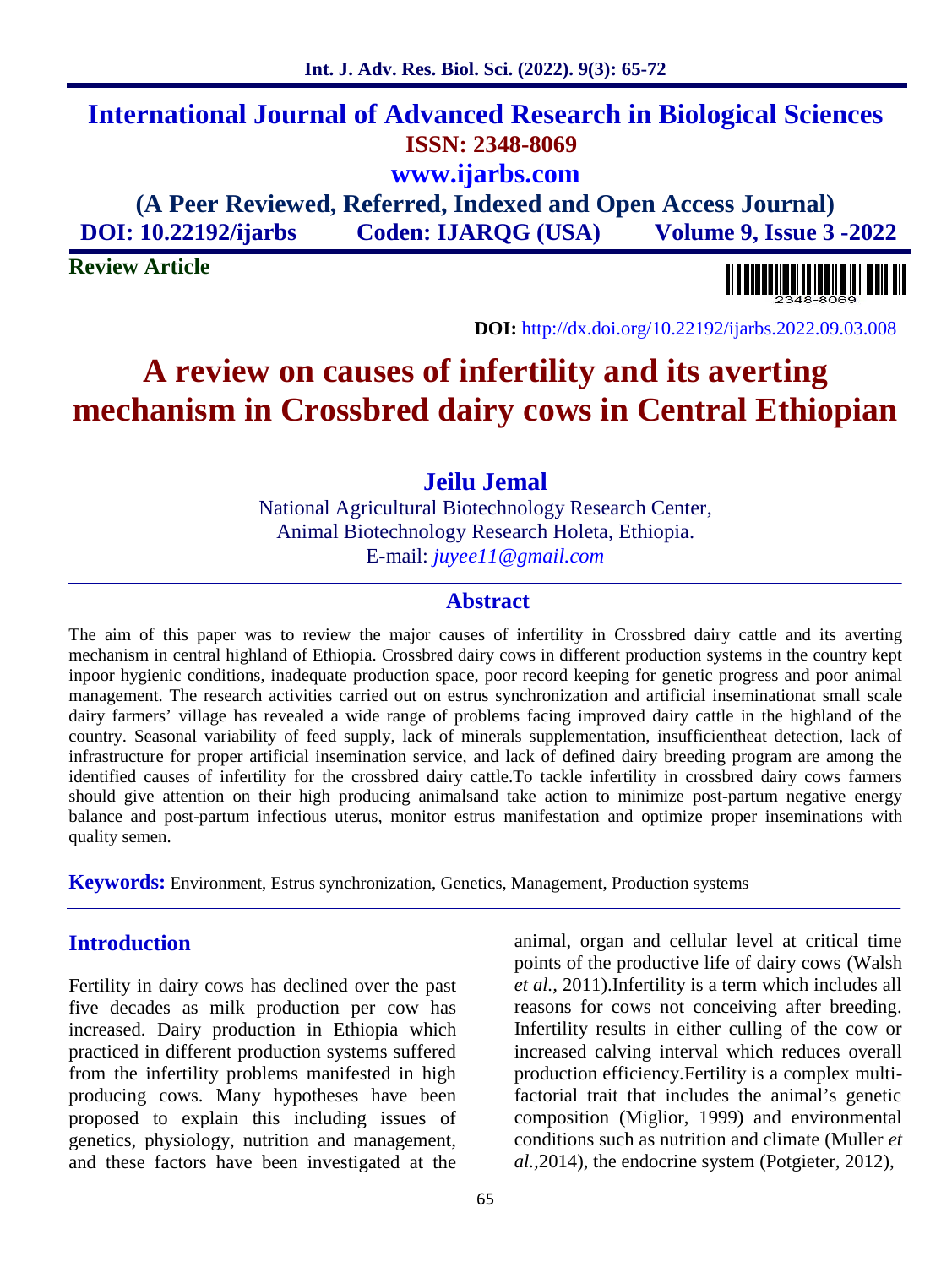the age of the animal and on-farm management practices. In enhancing fertility through advanced reproductive biotechnologies (ultrasound aided ovarian dynamics and luteal dynamics), a clear understanding of the hormonal mechanisms that control the estrus cycle is required to be known in different breeds for inseminators to detect estrus signs accurately to increase pregnancy rates. Repeat breeding or anestrus is the most common areas signs of infertility. Causes of repeat breeding may include bull infertility, improper semen handling, poor estrus detection, a nutritional imbalance, incorrect timing of insemination, or a decreased fertility level in the cow (Otterby*et al.,* 1983). Inadequate reproductive performance is one of the most costly problems facing dairy producers. Esslemont and Kossaibati (1997) found that poor fertility remained the single most important reason for involuntary culling, whatever the age of the animal. Milk yield and reproductive efficiency play major roles in determining the profitability of a dairy herd (Britt, 1985; Arbel*et al.,* 2001). Numerous studies have documented that additional days in which cows are not pregnant beyond the monitored optimal time post calving are costly (Groenendaal*et al.,* 2004; Meadows*et al.,* 2005).

Ethiopia holds large potential for dairy development due to its large livestock populationand the favorable climate condition for improved, high yielding dairy cattle breed (Ahmed*et al.,* 2004). However, 97% of the dairy animals are low yielding local breed animals.So, integration of crossbred dairy cattle is imperative for dairy development in the country. However, improved dairy breeds require high management, technical support from both private and public sectors. AI service delivery and efficiency is poor due to lack of infrastructure to the dairy farmers' vicinity. Severe shortages,low quality and seasonal unavailability of feed also remain major constraints to livestock production in the country (Ahmed *et al.,* 2004).

Crossbreeding of local zebu cattle with improved exotic dairy breeds on a wide scale was introduced five decades back to upgrade milk production potential of the indigenous

cattle, and subsequently to improve the dairy sector in country. Efforts have been made to improve the dairy sector through artificial insemination or shared crossbred bull service or by distributing crossbred F1 heifers particularly to the smallholder dairy farmers in urban and peri-urban areas and to those rural farmers located in close proximity to urban (Lobago*et al.*, 2006). However, reproductive and other animal performances depend not only on genetic merits, but also on other factors, such as nutrition, management, health, and environment.

The last seven years effort (by research centers and livestock development agents) to assist small scale dairy farmers crossbreeding program with AI and estrus synchronization, in the major milk producing district of the countrywas also hugely influenced by genotype, feed availability, true anestrus,heat detection problems,technological gap (lack of knowledge to AI and other reproductive technologies) and etc. Thus, dairy cattle crossbreeding programmes need to be regularly, by evaluating the reproductive ability of the crossbred cattle under the prevailing management and environmental conditions.

The aim of this review paper is to shade light on the major causes of infertility and its averting mechanism in crossbred dairy cattle in the central highlands of Ethiopia.

#### **Dairy cattle crossbreeding programs in Ethiopia**

Crossbreeding of improved European dairy breed cattle with local zebu breeds was first introduced by Italians in the 1930's. In tropics the introduction of high-producing exotic breeds is hindered by prevailing heat stress, external and internal parasites, infectious disease, poor nutrition, and other concurrent problems (Lobago *et al.,* 2006). Wide-scale cattle crossbreeding activities were started later by the Institute of Agricultural Research (IAR) and Chilalo Agricultural Development Unit (CADU) using Holstein- Friesian, Jersey, and Simmental sires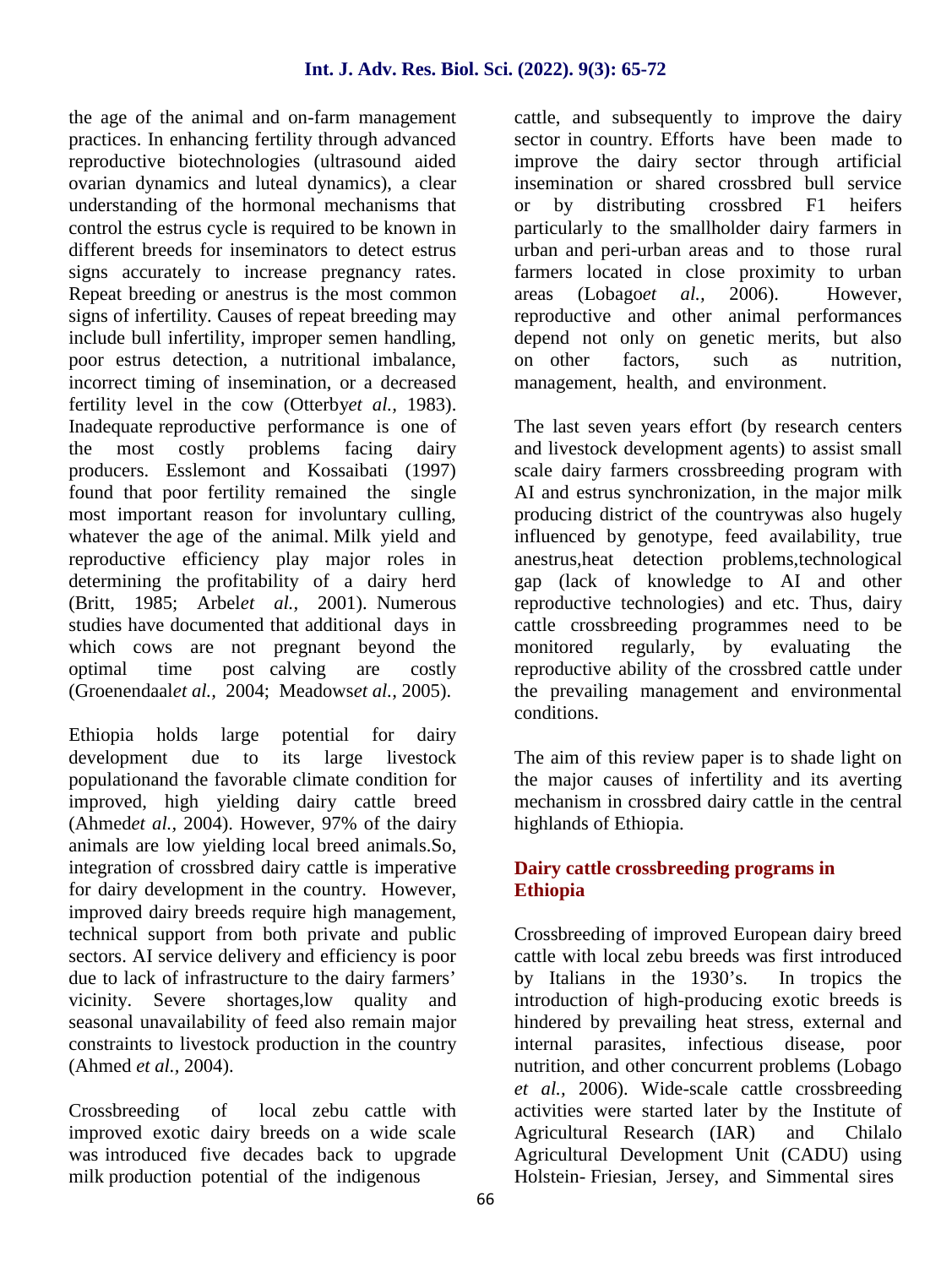that were crossed with the local Horro, Borana and Arsi dams (Brännäng *et al.,* 1980; EARO, 2001). Since then, governmental and non governmental organizations have made various efforts to improve the dairy sector by establishing dairy cattle improvement ranches and distributing crossbred F1 heifers to smallholder farmers (EARO, 2001; Kelay, 2002).

#### **Major factors affecting fertility in crossbred dairy cows**

Various studies conducted to identify the major reproductive problems of crossbred dairy cows in the country. A study by Akinaw (2016) reported from the western Ethiopian part that, the prevalence of retained fetal membrane, dystocia, metritis, abortion, milk fever, pyometra, uterine and vaginal prolapseand repeat breedingas the major reproductive disorders in Horro Guduru Animal Breeding and Research Center. Other studies conducted at different locations and production systems such as Holleta, Addis Ababa, Assela, Mekelle, Debre Zeit, and Ada Berga also reported the above mentioned reproductive problems with different prevalence rate. Poor management and environmental conditions considered as possible causes of some reproductive problems (abortion) observed particularly in western Ethiopia (Akinaw, 2016). The overall causes of infertility in crossbred dairy cattle in the highland of the country can be summarized or attributed to genetics, physiology, nutrition, management and environment (Lobago *et al.,* 2006).

#### **Genetics**

Moges (2015) reported from north western Ethiopia (Gonder) that higher incidence of infertility problems encountered in crossbred cows (59.6%) than in indigenous zebu cows (52.6%). Crossbreds are more susceptible to disease and require elaborated management than indigenous zebu cattle (Takele *et al.,* 2005). There are indications that the genetic correlation between female fertility and milk production is antagonistic (Kadarmideen *et al.,* 2000; Royal *et*

*al.,* 2002). Cows that have highly selected for milk production in recent decades have suffered a decline in fertility (Walsh *et al.,* 2011). It has long been known that fertility is reduced in lactating cows as compared to non-lactating heifers (Ron *et al.,* 1984; Nebel and McGilliard, 1993). Given that milk yield has increased over time as fertility has declined, the possibility must be considered that the increase in milk yield is one reason that has contributed to the decreased fertility in dairy cattle. On top of that, the associations of milk yield with reduced duration of estrus, increased days to first insemination, increased number of inseminations per conception, reduced first conception rates, and reduced progesterone levels post-ovulation compromise herd fertility.

Advancements in genotyping by sequencing technologies have facilitated the identification of single nucleotide polymorphisms (SNPs), which provide additional data for use in genetic evaluations of animals (Kgari *et al.,* 2020). Genomic selection identifies genetically superior selection candidates based on breeding values predicted as the sum of allele substitution effects of thousands of genome-wide SNP markers from the reference populations with phenotypes and genotypes (Goddard, 2009). This allows early selection of young animals without phenotypic information, and reduces the generation interval, thus accelerating the rate of genetic improvement. High genetic gains can be achieved through using young animals without performance records as parents for the next generation (Buch *et al.,* 2012). However, the cost of genotyping is a limiting factor in the adoption of genomic selection in developing country such as ours.

#### **Physiology**

Shiferaw *et al.* (2005) reported the occurrence of most of the reproductive disorders in crossbred dairy cows in central highlands of Ethiopia as a complex rather than a single abnormality. Late age at sexual maturity and first calving, higher number of service per conception, and longer calving intervals are major areas of reproductive loss in cattle. Walsh *et al.* (2011) discussed the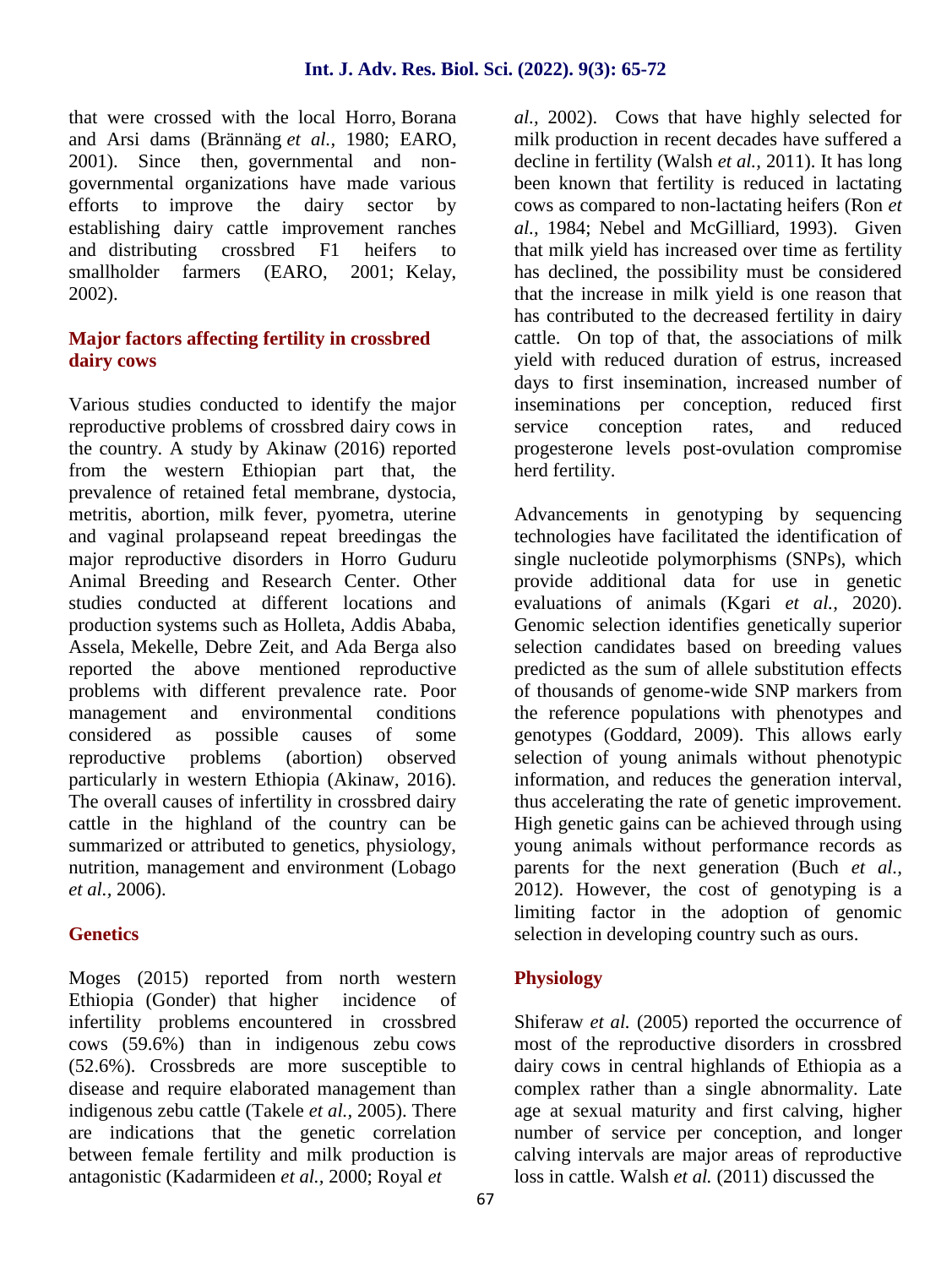physiological events such as negative energy balance, expression of oestrus,ovulation and fertilization, early increase in progesterone secretion from the corpus luteum (CL), uterine endometrium environment, and adequate quantities of interferon tau are physiological causes and consequences affecting fertility in dairy cows. The ovaries play the key roles in reproduction and any impairment in their functions can result in either sterility or infertility. The term fertility is applied to the cow denotes the desire and ability to mate, the capacity to conceive and to nourish the embryo and finally the power to expel a normal calf and fetal membrane. Most forms of functional infertility results in anoestrus that means a failure of cows to display estrus (Arthur *et al.,*1992). Detailed research has illustrated that some of the patho physiological pathways explaining the association between the increase in milk production and decrease fertility. It has been reported that production levels go along with a deeper and more prolonged negative energy balance as can be measured by lowered levels of glucose, insulin growth factor-1 and insulin, and elevated levels of metabolites like ketone bodies and urea. As most of these metabolites are able to reach the ovaries and affect several cell types and hence negatively influence fertility (Sheldon, 2004).

The main estrous period behavioral sign of is standing to be mounted, which is used to determine the correct time to inseminate. However, this traditional way of detecting cows is unsatisfactory (Van Eerdenburg *et al.,* 1996). The percentage of cows that display standing to be mounted by other cows has decreased in high yielding herds. A study by Roelofs *et al.* (2005b) showed thatonly 58% of cows were observed in standing estrus, leaving it more difficult to detect estrus. As a result, submission rate to AI would decrease and lead to reduced reproductive efficiency (Crowe *et al.,* 2018). However, the use of a combination of signs of estrus and heat detection aids has a positive association with reproductive efficiency (Rao *et al.,* 2013). Other methods of detection and quantifying estrus have been recommended, such as pedometers (Roelofs *et al.,* 2005a) and electronic activity tags

(Lovendahl and Chagunda, 2010).Tail paint also has significant advantage to best detect animals in standing heat.

The reproductive efficiency of a dairy herd can be measured in several ways, such as by measuring pregnancy rate, percentage of cows calving each year, average calving interval, average number of days dry, and number of live calves born each year. Although each of these measures affects the profitability of the dairy business in a slightly different way, the calving interval affects both the total milk production of the dairy herd and the number of calves born. Moreover, Österman and Bertilsson (2003) suggested that by combining a longer calving with increased milking frequency, daily milk production from one calving to could be increased, making an increased calving interval an interesting option for dairy farmers. In addition, an economic advantage in extending lactations (by 60 days) was found even in the case of high-yielding cows. Obese *et al.* (1999) reported from Ghana, that calving interval was significantly influenced by factors such as location, season of calving, parity, and BCS in smallholder dairy herds.

#### **Nutrition**

Lack of sustainable feed availability both in quantity and quality (in the country), Inadequate production space for crossbreeds, reproductive problem, and health problems were mentioned in all dairy production systems as the major reasons for culling of cows (Moges, 2015). Nutritional imbalances are just one cause of infertility in dairy cattle, however, often more than one nutrient may be involved or other non nutritional factors are partially to blame. These facts make it difficult to evaluate the effect of a single nutrient on infertility (Moellers and Riese, 1988). More recent research indicates slight deficiencies or imbalances of either major or minor nutrients may decrease fertility in apparently normal, cycling dairy cows. Animals gaining weight had a higher conception rate than those losing weight (Weaver, 1987). For optimum fertility heifers should be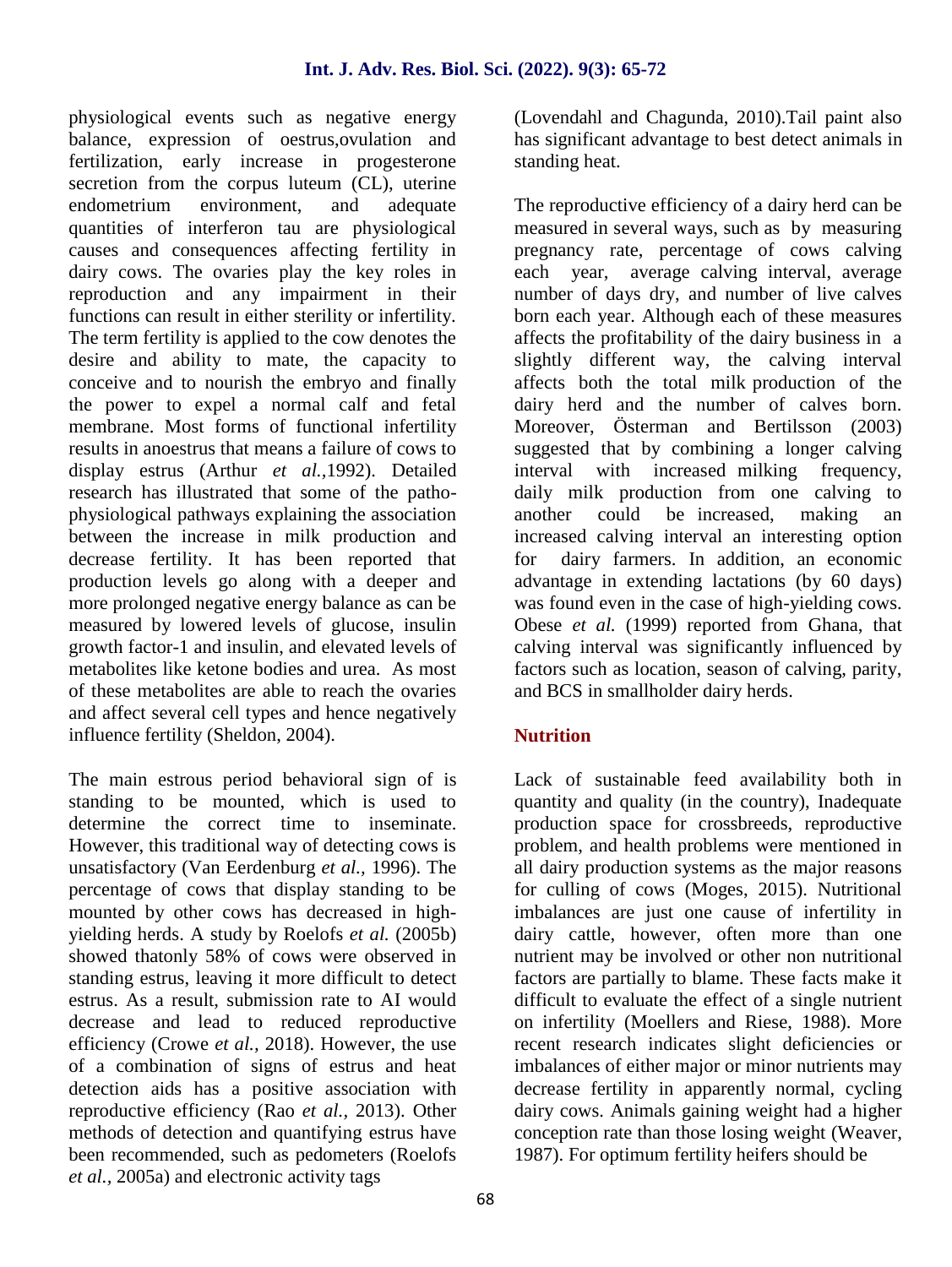gaining weight for 30 days before and after breeding (Ward and Marion, 1971)

#### **Management**

Management factors such as accuracy of heat detection, use of proper inseminating techniques, proper semen handling, and appropriate herd health policies can directly influence the reproductive performance of a dairy herd (Lobago *et al.,* 2006). In addition other factors beyond the immediate control of management may impact fertility; these factors include milk production of the cow, age of the cow, and season of year (Hillers *et al.,* 1984). The calving-to-conception interval is influenced by cow and management/environment related factors, such as method and efficiency of heat detection, type and efficiency of breeding service and the ability of the cow to resume regular ovarian cyclicity after calving, display an overt heat signs, and conceive with the given suckling. service. An appropriate reproductive health management, a reliable artificial insemination service and supplementary feeding suggested as management option to reduce reproductive problems (Shiferaw *et al.,* 2005). The key to optimizing the resumption of ovulation in dairy cows is appropriate pre-calving nutrition and management so that the cows calve down in optimal body condition (BCS of 2.75 to 3.0) with postpartum body condition loss restricted to 0.5 BCS units (Crowe *et al.,* 2014). This would ensure that cows would become inseminated shortly after calving and conceive earlier, resulting in shorter calving intervals. To tackle infertility in crossbred dairy cows farmers should give attention for high producing animals and take action to minimize post-partum negative energy balance and post-partum infectious uterus, monitor estrus manifestation and proper insemination with quality semen.

#### **Environment**

In Ethiopia, even though dairy cattle are maintained under different production systems (ILCA, 1994; Shiferaw *et al.,*2003), the

differences in management or production systems and environmental conditions under which cattle are kept could greatly affect incidence of reproductive disorders. Reproduction in dairy cattle is highly affected by environmental factors and when environmental conditions are favorable, reproductive activity expresses its full potential. Favorable conditions must include adequate photoperiod, thermo neutral conditions, feed availability in quantity and quality, and a low stress environment. Inadequate conditions may lead to a decrease in reproductive capacity, varying from sub-fertility to infertility.

Therefore, the expression of the reproductive potential is only possible when animals develop and establish a homeostatic equilibrium with their external environment (V<sup>ctor *et al.*, 2015).</sup> Avariety of environmental factors affect the onset of ovarian cycles in the postpartum period and the most important of these are milk yield, nutritional status, and season (Peters, 1984). Swensson *et al.* (1981) suggested that malnutrition, disease, milk let down interference, weak heat symptoms, and inbreeding are factors that commonly result in very low fertility in unimproved breeds.

#### **Functional infertility**

Abraham (2017) recently reviewed the functional causes of infertility that tend to affect individual animals within a herd but they constitute an important cause of infertility; furthermore when they affect a large number of a particular sub group in a herd they frequently reflect on the causes of infertility such as nutrition. Most functional aberrations occur because of some endocrinological abnormality which is frequently difficult to specify even with current methods of hormone assay, particularly when single, spot samples of blood or milk are examined. The abnormalities occur as a result of inherited factors; nutritional deficiencies or excess social influence which may arise from modern husbandry methods, for instance the grouping of large numbers of cows thus interfering with the establishment of a stable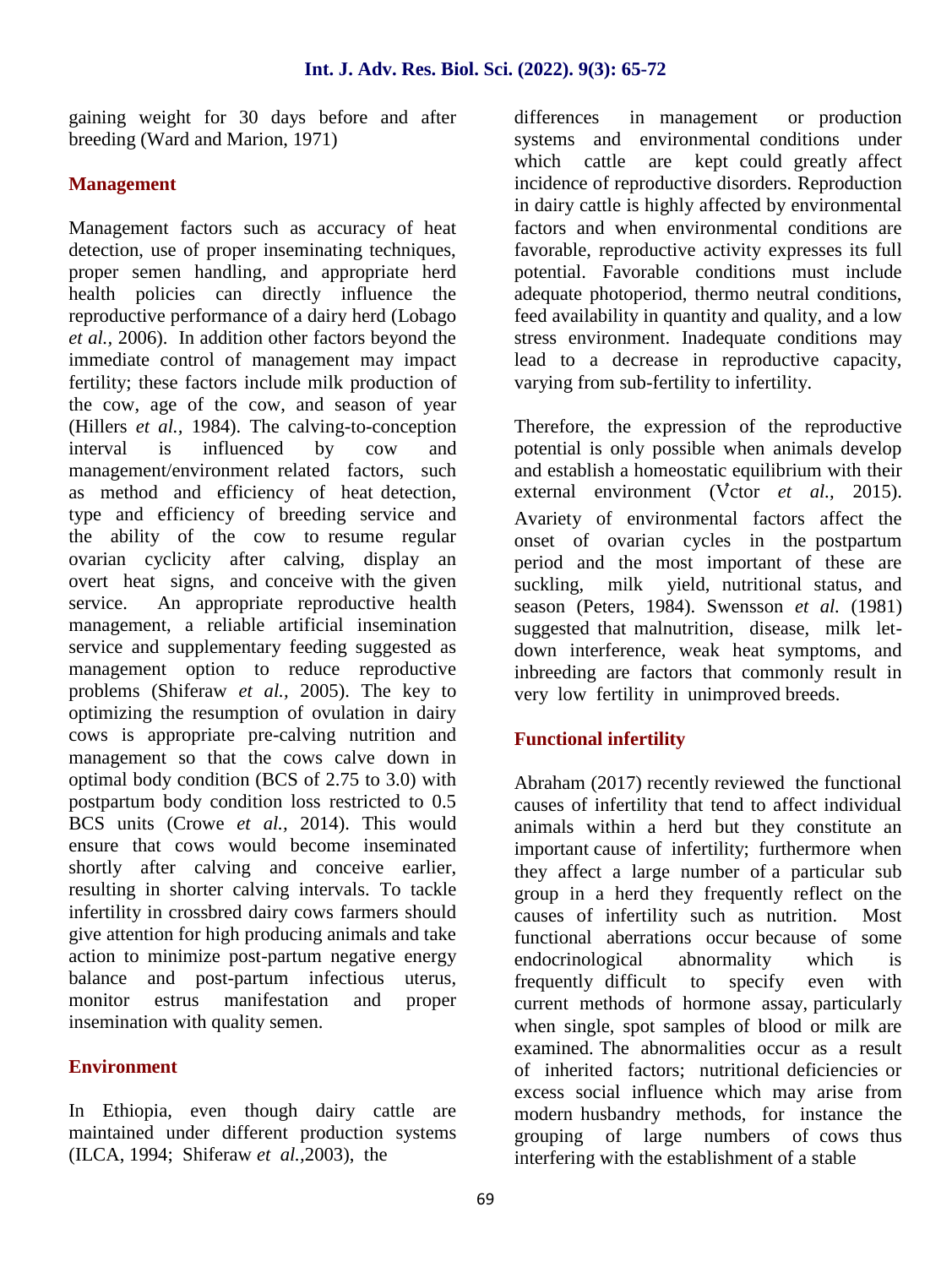social hierarchy; and the stress of production (Arthur *et al.,* 1992).

Abraham (2017) reviewed some of the common causes of functional infertility in dairy cows such as non detected estrus (silent estrus), anoestrus, ovulatory defects, persistent corpus luteume, cystic ovaries, luteal deficiency and repeat breeding problems.

#### **Conclusion and Recommendation**

Research and development activities carried out on estrus synchronization and AI has revealed a wide range of problems facing improved dairy cattle in the highland of the country. Crossbred dairy cows in different production systems in the country kept in poor hygienic condition, inadequate production space, poor record keeping for genetic progress and poor management. Seasonal variability of feed supply, lack of minerals supplementation, insufficient heat detection, lack of infrastructure for proper AI service, and lack of defined dairy breeding program are among the identified causes of infertility for the crossbred dairy cattle. To improve the Crossbred dairy cattle fertility, future strategies and breeding programs should focus on the environmental factors affecting fertility and boosting the genetic potential of elite animals in the production systems.

### **References**

- Abraham F. (2017): An Overview on Functional Causes of Infertility in Cows. *J.F.I.V.Reprod. Med Genet*. 5: 203. doi: 10.4172/2375-4508.1000203
- Akinaw W.and Jirata S. (2016): Major Reproductive Health Problems of Dairy Cows at HorroGuduru Animal Breeding and Research Center, HorroGuduruWollega Zone, Ethiopia. *International Journal of Biochemistry Biophysics & Molecular Biology.* 1(1): 18-24.doi:10.11648/j.ijbbmb.20160101.13
- Arbel R., Bigun Y., Ezra E., Sturman. H. &Hojean, D., (2001): The effect of extended calving intervals in high

lactating cows on milk production and profitability. *J. Dairy Science*. 84: 600- 608.

- Arthur G.H., Noakes D.E. and Pearson H. (1992): Arthur's veterinary reproduction and obstetrics. (6th edn), Great Britain, pp: 352-366.
- Brännäng E., Meskel L.B., Schaar J. and Swensson C. (1980): Breeding activities of the Ethio-Swedish integrated rural development project. Part I: planning and goals-the multiplier herd system. *World Animal Review,* 36: 34-36.
- Britt J.H. (1985): Enhanced reproduction and its economic implications. *J. Dairy Science,* 68: 1585-1592.
- Crowe M.A., Hostens M. and Opsomer G. (2018): Reproductive management in dairy cows - The future. *Ir. Vet. J.* 71: 1-13.
- EARO (Ethiopian Agricultural Research Organization), (2001): Background paper ondeveloping animal breeding policy. Aworking paper, pp21.
- EsslemontR.J. and Kossaibati M.A., (1997): Culling in 50 dairy herds in England. *The Veterinary Record*, 140: 36-39.
- Groenendaal H., Galligan D.T. and Mulder H.A. (2004): An economic spreadsheet model to determine optimal breeding and replacement decisions for dairy cattle. *J. Dairy Science,* 87: 2146-2157.
- Hillers J.K., Senger P.L., Darlington R.L. and Fleming, W.N. (1984): Effects of production, season, age of cow, days dry, and days in milk on conception to first service in large commercial herds. *J. Dairy Science,* 67: 861-867.
- International Livestock Center for Africa -ILCA (1994): Annual report and program highlights. International Livestock Center for Africa.Addis Ababa, Ethiopia.
- KadarmideenH.N,Thompson R, Simm G. (2000): Linear and threshold model genetic parameter estimates for disease, fertility and production traits in UK dairy cattle. *J.AnimSci*, 71:411-9.
- Kgari R.D., Muller C.J.C., DzamaK. andMakgahlela M.L. (2020): Evaluation of female fertility in dairy cattle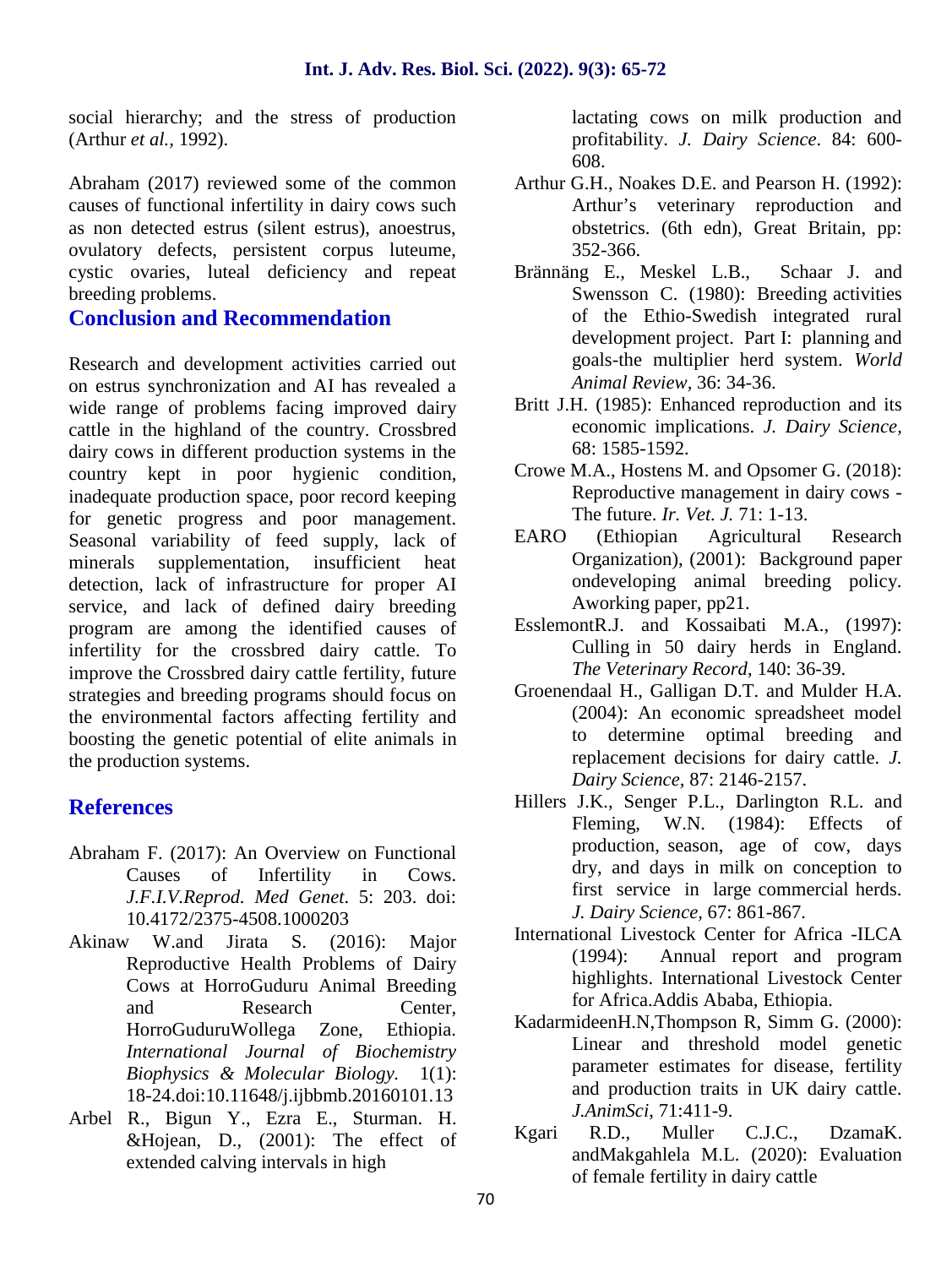enterprises – A review. *South African Journal of Animal Science,* 50: (No. 6)

- Kelay B. (2002): Analyses of Dairy Cattle Breeding Practices in Selected Areas of Ethiopia. Ph.D. thesis, Humboldt University of Berlin,Germany.
- Lovendahl P. and Chagunda M.G. (2010): On the use of physical activity monitoring for estrus detection in dairy cows. *J. Dairy Sci.* 93: 249-259.
- LobagoF., Bekana M., Gustafsson H. and Kindahl H., (2006): Reproductive performance of dairy cows in smallholder production system in Selalle, central Ethiopia. *Tropical Animal Health and Production,* 38: 333-342.
- Meadows C., Rajala-Schultz P.J. and FrazerG.S. (2005): A spreadsheet-based model demonstrating the non-uniform economic effects of varying reproductive performance in Ohio dairy herds. *J. Dairy Science,* 88: 1244-1254.
- Miglior F. (1999): Selection for fertility traits Proc. 24th Environmental Health Foundation of Canada (EHFC) Meeting, Auburn, Ontario, 1999.
- Moellers J. and Riese R. (1988): "Nutritional Causes of Infertility in Dairy Cows," Iowa State University Veterinarian: 50: 2, Article 5.
- Moges N. (2015): Survey on Dairy Farm Management and Infertility Problems in Small, Medium and Large Scale Dairy Farms in and Around Gondar, North West Ethiopia. *J. Dairy Vet.Anim Res,*2(5): 00054. DOI:

10.15406/jdvar.2015.02.00054

- Mohamed A.M. Ahmed Simeon E. and Yemesrach A. (2004): DAIRY DEVELOPMENT IN ETHIOPIA.EPTD Discussion Paper No. 123. International Food Policy Research Institute 2033 K Street, NW Washington, DC 20006 U.S.A.
- Muller C.J.C., Potgieter J.P., Cloete S.W.P. and Dzama, K. (2014): Non-genetic factors affecting fertility traits in South African Holstein cows. *S. Afr. J. Anim. Sci.,* 44: 54-63.
- Nebel R.L. and McGilliard M.L. (1993): Interactions of high milk yield and reproductive performance in dairy cows. *J. Dairy Sci.* 76:3257-68.
- Obese F.Y., Okantah S.A., Oddoye E.O.K. andGyamu, P. (1999): Postpartum reproductive performance of Sanga cattle in smallholder peri-urban dairy herds in the Accra plains of Ghana. *Tropical Animal Health and Production*, 31: 181- 190.
- Österman S. and Bertilsson J. (2003): Extended calving interval in combination with milking two or three times per day: effects on milk production and milk composition. *Livestock Production Science,*82: 139-149.
- Otterby D.E. and Linn J.G. (1983): Effects of Nutrition on Reproduction in Dairy Cattle. Compo Cont. Ed. 5: S85-593.
- Peters A.R. (1984): Reproductive activity of the cow in the post-partum period. I. Factors affecting the length of the postpartum acyclic period. *The British Veterinary Journal,* 140: 76-84.
- Potgieter J.P. (2012): Estimation of genetic parameters for fertility traits and the effect of milk production on reproduction performance in South African Holstein cows. MSc (Agric) thesis, University of Stellenbosch, South Africa.
- Rao T.K.S., Kumar N., Kumar P., Chaurasia S. and Patel N.B. (2013): Heat detection techniques in cattle and buffalo. Vet. World, 6: 363-369.
- Roelofs J.B., Van Eerdenburg F.J.C.M., Soede N.M. and Kemp B., (2005a).Pedometer readings for estrous detection and as predictor for time of ovulation in dairy cattle. *Theriogenology,* 64: 1690-1703.
- Roelofs J.B., Van Eerdenburg, F.J.C.M., Soede N.M. and Kemp B., (2005b): Various behavioral signs of estrous and their relationship with time of ovulation in dairy cattle. *Theriogenology,* 63: 1366-77.
- Ron M, Bar-Anan R, Wiggans GR. (1984): Factors affecting conception rate of Israeli Holstein cattle. *J. Dairy Sci*,67: 854-60.
- Royal M.D., Flint A.P. and Woolliams J.A. (202): Genetic and phenotypic relationships